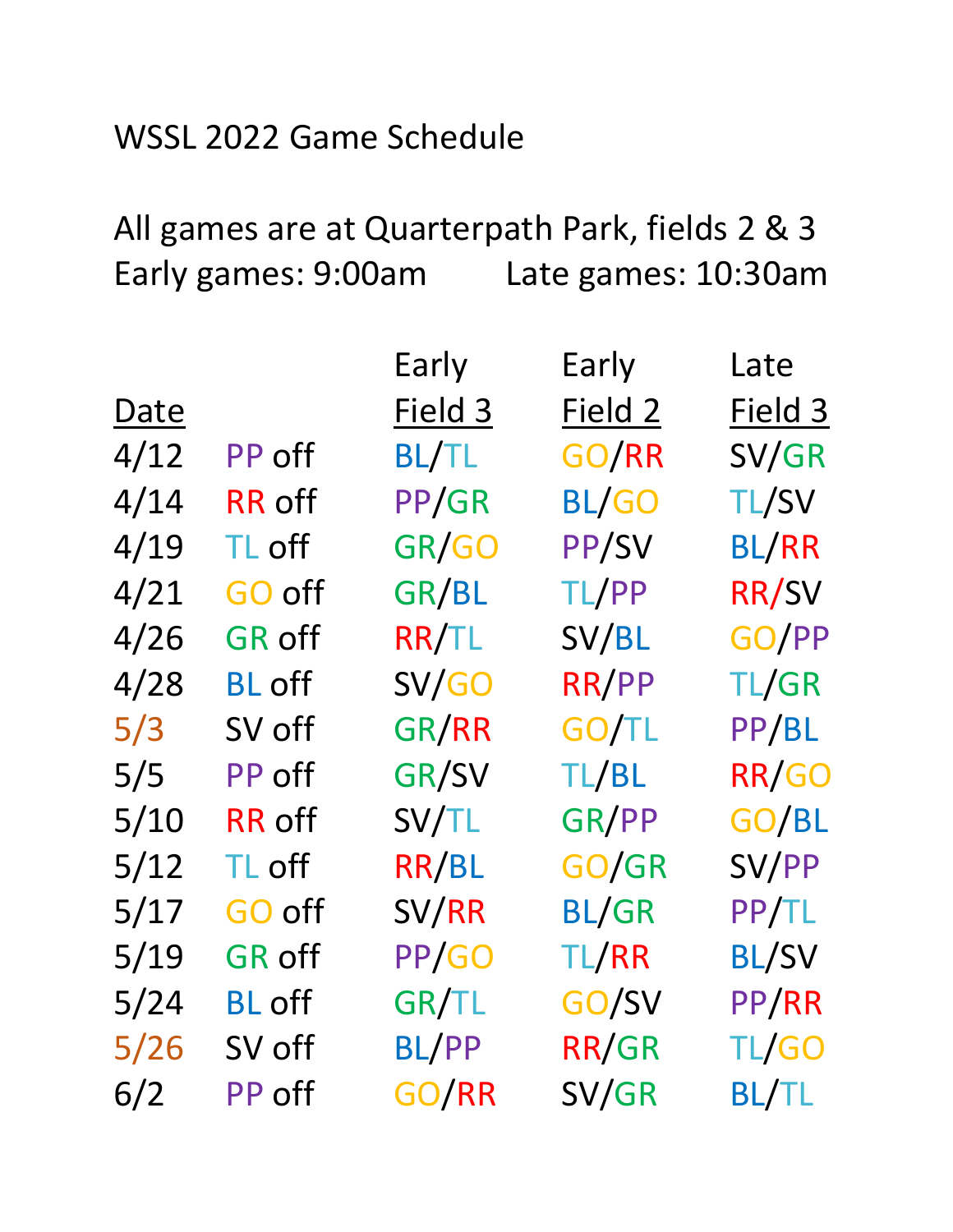| <b>RR</b> off | <b>BL/GO</b> | <b>TL/SV</b> | PP/GR |
|---------------|--------------|--------------|-------|
| TL off        | PP/SV        | <b>BL/RR</b> | GR/GO |
| GO off        | TL/PP        | RR/SV        | GR/BL |
| <b>GR off</b> | SV/BL        | GO/PP        | RR/TL |
| <b>BL</b> off | RR/PP        | TL/GR        | SV/GO |
| SV off        | GO/TL        | PP/BL        | GR/RR |
| PP off        | TL/BL        | RR/GO        | GR/SV |
| <b>RR</b> off | GR/PP        | GO/BL        | SV/TL |
|               |              |              |       |

7/1 – 8/15 Break

| TL off        | GO/GR        | SV/PP        | RR/BL        |
|---------------|--------------|--------------|--------------|
| GO off        | <b>BL/GR</b> | PP/TL        | SV/RR        |
| <b>GR off</b> | TL/RR        | <b>BL/SV</b> | PP/GO        |
| <b>BL</b> off | GO/SV        | PP/RR        | GR/TL        |
| SV off        | RR/GR        | TL/GO        | BL/PP        |
| PP off        | SV/GR        | <b>BL/TL</b> | GO/RR        |
| <b>RR</b> off | <b>TL/SV</b> | PP/GR        | <b>BL/GO</b> |
| TL off        | <b>BL/RR</b> | GR/GO        | PP/SV        |
| GO off        | <b>RR/SV</b> | GR/BL        | TL/PP        |
| <b>GR off</b> | GO/PP        | RR/TL        | SV/BL        |
| <b>BL</b> off | TL/GR        | SV/GO        | RR/PP        |
|               |              |              |              |